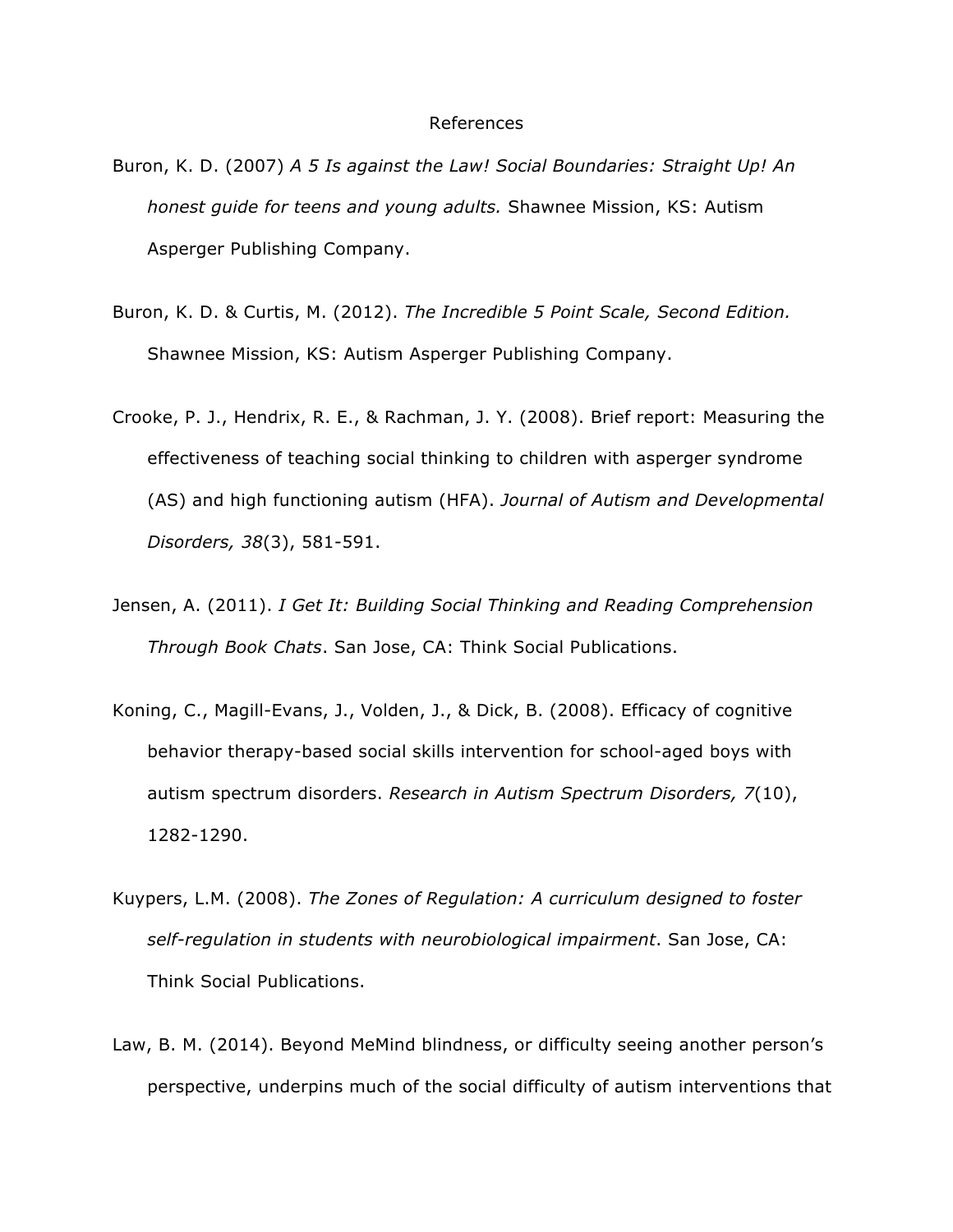open children's eyes to others' points of view show promise for improving their social functioning. *The ASHA Leader, 19*(4), 40-47.

- Lopata, C., Thomeer, M. L., Volker, M. A., & Nida, R. E. (2006). Effectiveness of a cognitive-behavioral treatment on the social behaviors of children with Asperger disorder. *Focus on Autism and Other Developmental Disabilities, 21*(4), 237- 244.
- Madrigal, S., Winner, M. G., & Knopp, K. (2008). *Superflex: A superhero social thinking curriculum.* San Jose, CA: Think Social Publications.
- Moreau, M. R. and Fidrych, H. (2008). *The Story Grammar Marker*. Springfield: MindWing Concepts.
- Myles, B. S., Trautman, M. L., & Schelvan, R. L. (2004). *The hidden curriculum: Practical solutions for understanding unstated rules in social situations.* Shawnee Mission, KS: Autism Asperger Publishing Company.
- Tierney, C. D., Kurtz, M., Panchik, A., & Pitterle, K. (2014). "Look at me when I am talking to you": Evidence and assessment of social pragmatics interventions for children with autism and social communication disorders. *Current Opinion in Pediatrics, 26*(2), 259-264.
- Winner, M. G., & Crooke, P. (2008). *You are a social detective*! San Jose, CA: Think Social Publications.
- Winner, M. G., & Crooke, P. J. (2011). Social communication strategies for adolescents with autism. *ASHA Leader, 16*(1), 8-11.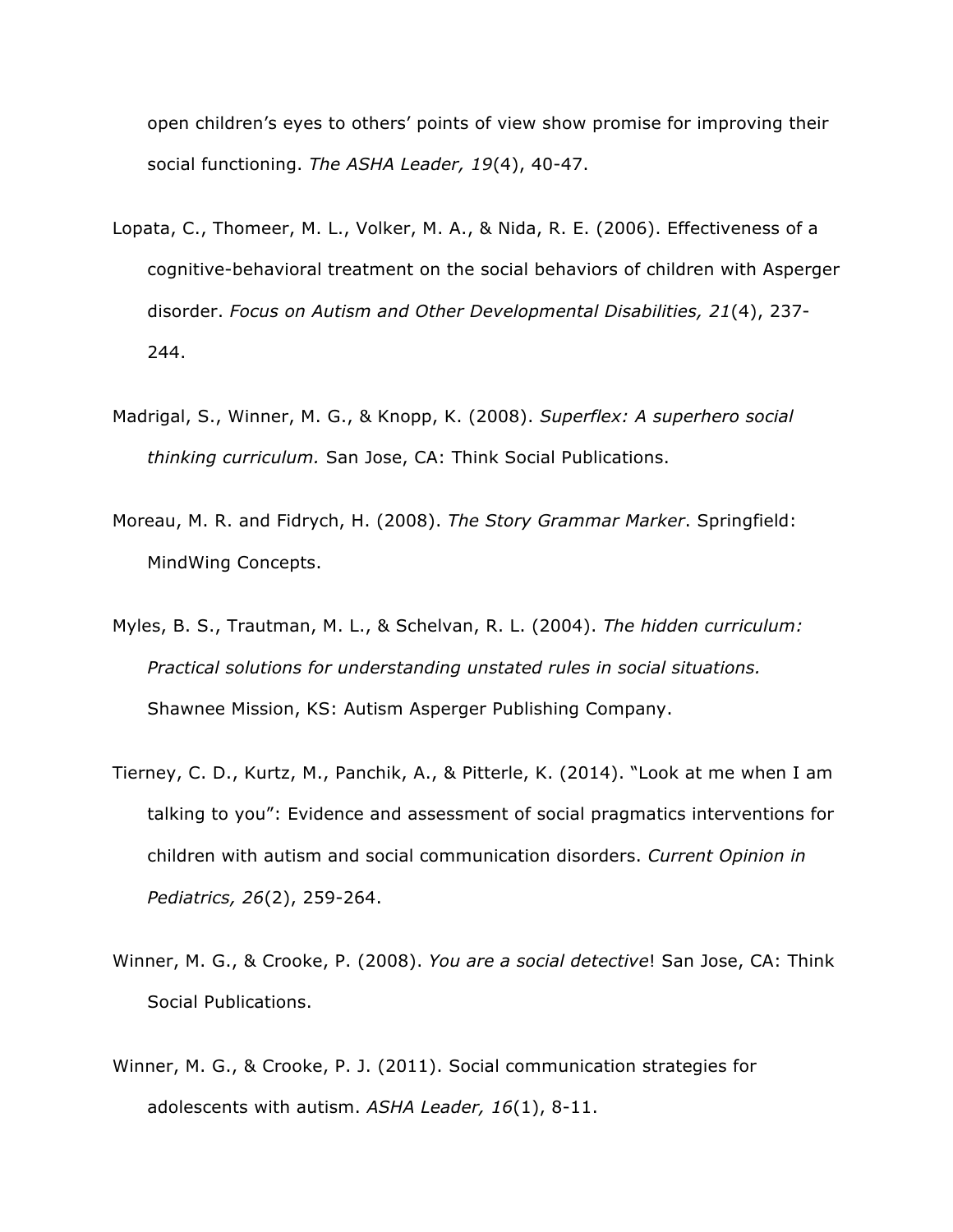- Winner, M. G. (2005). *Think social!: A social thinking curriculum for school-age students*. San Jose, CA: Think Social Publications.
- Winner, M. G. (2002). Assessment of social skills for students with Asperger syndrome and high-functioning autism. *Assessment for Effective Intervention, 27*(1-2), 73-80.
- Winner, M. G. (2002) *Inside Out: What makes a person with social Cognitive deficits tick*. San Jose, CA: Think Social Publications.
- Winner, M.G. (2007). *Thinking About You Thinking About Me*. San Jose, CA: Think Social Publications.
- Winner, M. G., (2003). Asperger syndrome across the home and school day. *ASHA Leader, 8*(17), 4-7.
- Winner, M. G., (2005). *Think social!: A social thinking curriculum for school-age students.* San Jose, CA: Think Social Publications.
- Winner, M. G. (2005). *Worksheets for teaching social thinking and related skills*. San Jose, CA: Think Social Publications.
- Winner, M. G. (2007). Homework and beyond!! teaching organizational skills to individuals with ASD. *Autism Asperger's Digest,* 40-45.
- Winner, M.G. (2008). *A Politically Incorrect Look at Evidence-Based Practices and Teaching Social Skills*. San Jose, CA: Think Social Publications.